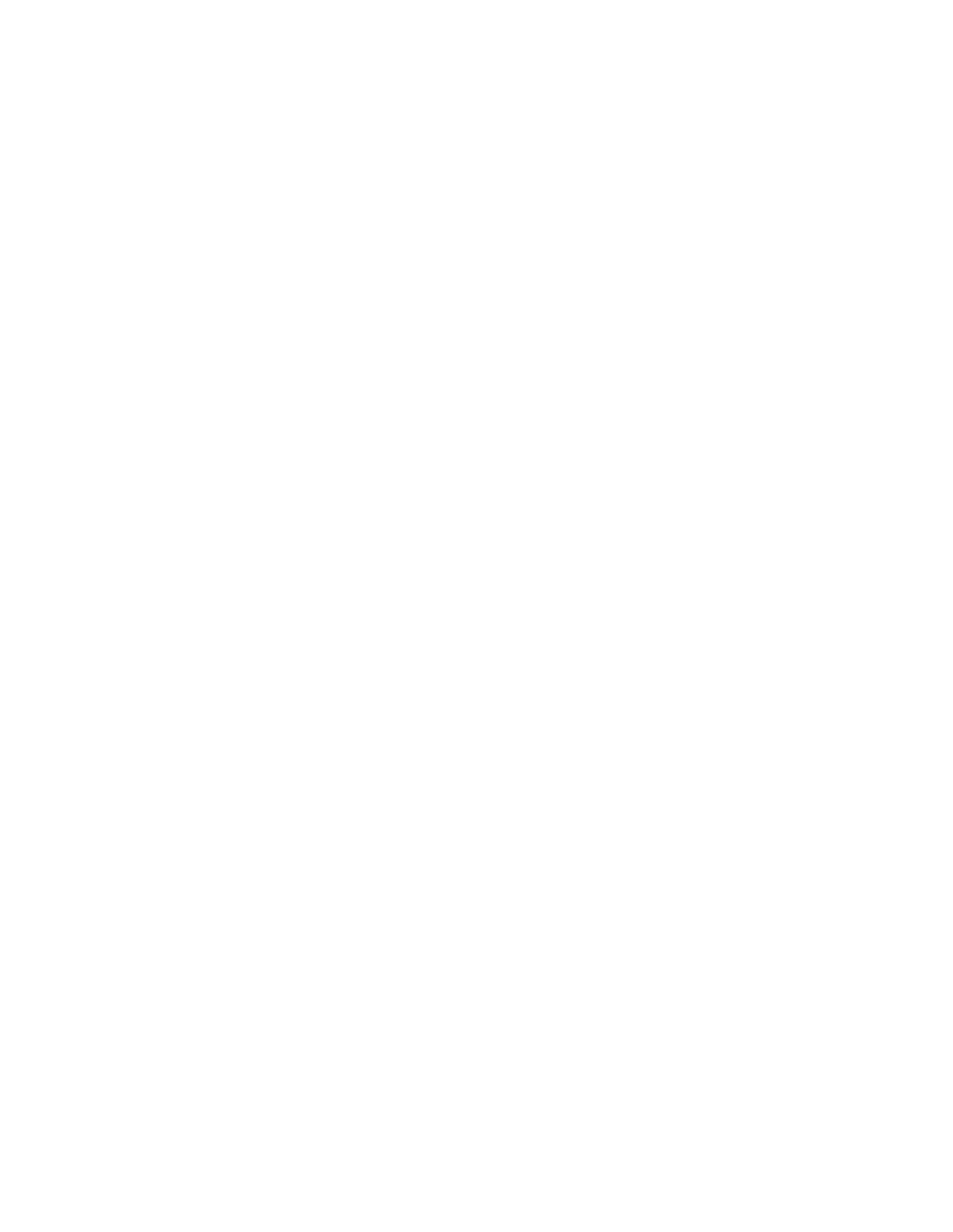## **SUBSTITUTE SENATE BILL 5276** \_\_\_\_\_\_\_\_\_\_\_\_\_\_\_\_\_\_\_\_\_\_\_\_\_\_\_\_\_\_\_\_\_\_\_\_\_\_\_\_\_\_\_\_\_\_\_

\_\_\_\_\_\_\_\_\_\_\_\_\_\_\_\_\_\_\_\_\_\_\_\_\_\_\_\_\_\_\_\_\_\_\_\_\_\_\_\_\_\_\_\_\_\_\_

Passed Legislature - 1991 Regular Session

**State of Washington 52nd Legislature 1991 Regular Session**

**By** Senate Committee on Transportation (originally sponsored by Senators Nelson, Moore, Thorsness and Oke).Read first time February 21, 1991.

1 AN ACT Relating to impounded vehicles; and amending RCW 46.55.100 2 and 46.55.140.

3 BE IT ENACTED BY THE LEGISLATURE OF THE STATE OF WASHINGTON:

4 **Sec. 1.** RCW 46.55.100 and 1989 c 111 s 9 are each amended to read 5 as follows:

6 (1) At the time of impoundment the registered tow truck operator 7 providing the towing service shall give immediate notification, by 8 telephone or radio, to a law enforcement agency having jurisdiction who 9 shall maintain a log of such reports. A law enforcement agency, or a 10 private communication center acting on behalf of a law enforcement 11 agency, shall ((immediately)) within six to twelve hours of the 12 impoundment, provide to a requesting operator the name and address of 13 the legal and registered owners of the vehicle, the vehicle 14 identification number, and any other necessary, pertinent information. 15 The initial notice of impoundment shall be followed by a written or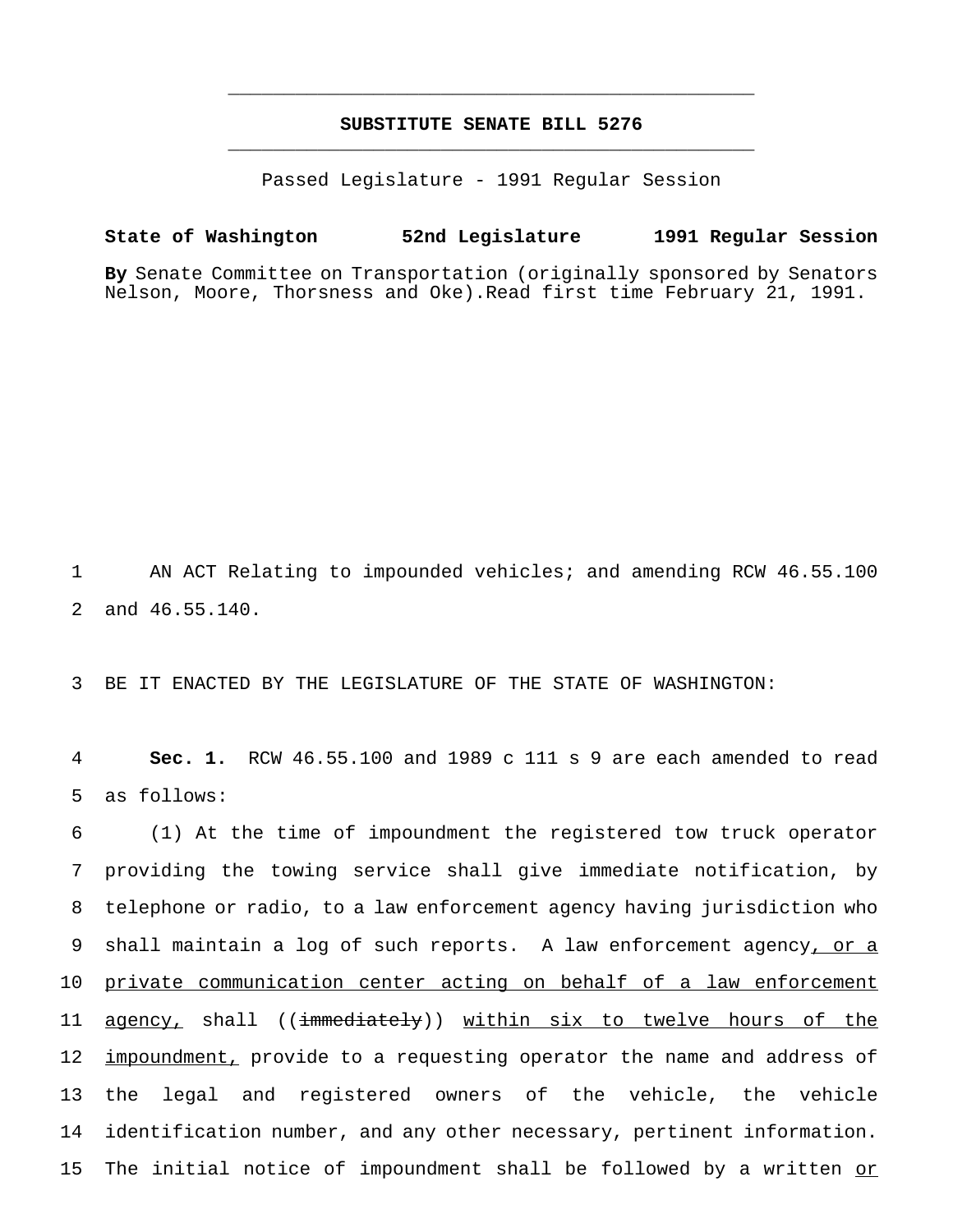1 electronic facsimile notice within twenty-four hours. In the case of a vehicle from another state, time requirements of this subsection do not apply until the requesting law enforcement agency in this state receives the information.

 (2) The operator shall immediately send an abandoned vehicle report to the department for any vehicle in the operator's possession after the ninety-six hour abandonment period. Such report need not be sent when the impoundment is pursuant to a writ, court order, or police hold. The owner notification and abandonment process shall be initiated by the registered tow truck operator immediately following notification by a court or law enforcement officer that the writ, court order, or police hold is no longer in effect.

 (3) Following the submittal of an abandoned vehicle report, the department shall provide the registered tow truck operator with owner information within seventy-two hours.

 (4) Within fifteen days of the sale of an abandoned vehicle at public auction, the towing operator shall send a copy of the abandoned vehicle report showing the disposition of the abandoned vehicle to the crime information center of the Washington state patrol.

 (5) If the operator sends an abandoned vehicle report to the department and the department finds no owner information, an operator may proceed with an inspection of the vehicle to determine whether owner identification is within the vehicle.

 (6) If the operator finds no owner identification, the operator shall immediately notify the appropriate law enforcement agency, which shall search the vehicle for the vehicle identification number and check the necessary records to determine the vehicle's owners.

 **Sec. 2.** RCW 46.55.140 and 1989 c 111 s 13 are each amended to read as follows:

SSB 5276.SL p. 2 of 3